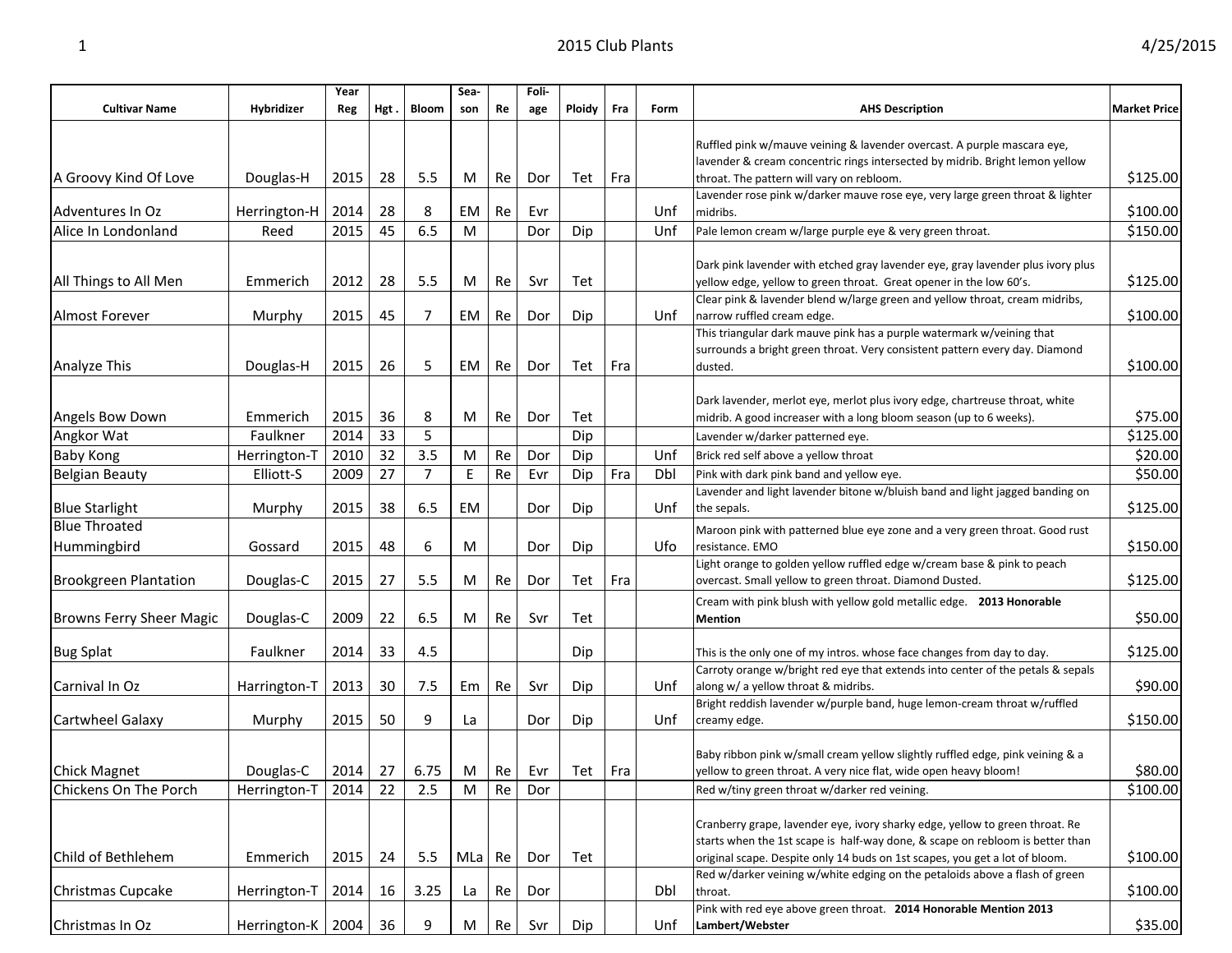|                             |                     | Year |      |              | Sea-  |    | Foli- |        |      |                 |                                                                                       |                     |
|-----------------------------|---------------------|------|------|--------------|-------|----|-------|--------|------|-----------------|---------------------------------------------------------------------------------------|---------------------|
| <b>Cultivar Name</b>        | Hybridizer          | Reg  | Hgt. | <b>Bloom</b> | son   | Re | age   | Ploidy | Fra  | Form            | <b>AHS Description</b>                                                                | <b>Market Price</b> |
|                             |                     |      |      |              |       |    |       |        |      |                 |                                                                                       |                     |
|                             |                     |      |      |              |       |    |       |        |      |                 | Cream w/pink blush, yellow ruffled edge, bright yellow to green throat & yellow       |                     |
| Cynthia Dawn                | Douglas-C           | 2014 | 32   | 7.25         | MLa   | Re | Dor   | Tet    |      |                 | veining. Big flower w/heavy substance& wide petals on thick scapes in big fans.       | \$100.00            |
|                             |                     |      |      |              |       |    |       |        |      |                 | Violet, gray lavender "chalky" eye and edge plus silver, yellow to green throat.      |                     |
|                             |                     |      |      |              |       |    |       |        |      |                 | Some bud building. Lovely, consistent, unspotted blooms; chalky eye; good             |                     |
| Deep Waters                 | Emmerich            | 2015 | 32   | 6            | M     | Re | Dor   | Tet    |      |                 | opener in cool weather;                                                               | \$75.00             |
|                             |                     |      |      |              |       |    |       |        |      |                 |                                                                                       |                     |
| Depends On The Weather      | Elliott-S           | 2014 | 34   | 6            | MLa l | Re | Svr   | Dip    |      |                 | Unf/Dbl Brick red flowers above a very large yellow-green throat.                     | \$150.00            |
|                             |                     |      |      |              |       |    |       |        |      |                 |                                                                                       |                     |
| Devil's Marbleyard          | Murphy              | 2015 | 34   | 7.5          | EM    |    | Dor   | Dip    |      | Unf             | Bright, clear red w/strong green throat w/striking cream midrib on tepals.            | \$135.00            |
| <b>Digital Dynamics</b>     | Gossard             | 2015 | 36   | 4.75         | M     | Re | Dor   | Dip    | Fra  | Ufo             | Red with a red patterned feathered eye zone and white edge and green throat.          | \$100.00            |
|                             |                     |      |      |              |       |    |       |        |      |                 |                                                                                       |                     |
|                             |                     |      |      |              |       |    |       |        |      |                 | Rose peach cream blend above green throat. 2009 Honorable Mention, 2012               |                     |
| Dorothy and Toto            | Herrington-K        | 2003 | 30   | 6            | M     | Re | Svr   | Tet    | Fra  | Dbl             | Award of Merit, 2009 Ida Munson Award, 2012 Georgia Doubles Award                     | \$35.00             |
| Double Orange Angel         |                     |      |      |              |       |    |       |        |      |                 |                                                                                       |                     |
| Wings                       | Gossard-D           | 2013 | 34   | 8.5          | M     |    | Dor   | Tet    | VFra | Dbl             | Peachy orange with a yellow throat and alight purple eye.                             | \$100.00            |
|                             |                     |      |      |              |       |    |       |        |      |                 | Dr. Freckles starts as a grayish purple w/grape freckles & gray purple watermark.     |                     |
|                             |                     |      |      |              |       |    |       |        |      |                 | By noon, a dark purple flower w/lighter watermark. Creamy midribs & ruffled           |                     |
| Dr. Freckles Mr. Hyde       | Douglas-H           | 2015 | 32   | 6            | M     | Re | Dor   | Tet    |      |                 | edge. Diamond dusted.                                                                 | \$125.00            |
| Eric S. Simpson             | Faulkner            | 2014 | 26   | 5            |       |    |       | Dip    |      |                 | A very flat flower with exception dark pigment.                                       | \$125.00            |
|                             |                     |      |      |              |       |    |       |        |      |                 | Lavender bitone w/purple eye, large cream ruffled edge & cream midribs, dark          |                     |
| <b>Escape Reality</b>       | Murphy              | 2015 | 39   | 6            | MLa   |    | Dor   | Dip    |      | Unf             | veins on petals, green throat, sunfast to 100 degrees.                                | \$175.00            |
| <b>Fried Green Tomatoes</b> | Herrington-T        | 2012 | 33   | 5.5          | M     | Re | Svr   | Dip    |      |                 | Tomato red with olive green throat.                                                   | \$80.00             |
|                             |                     |      |      |              |       |    |       |        |      |                 |                                                                                       |                     |
|                             |                     |      |      |              |       |    |       |        |      |                 | Clear merlot with a dark lavender eye and edge; green throat. Interesting and         |                     |
| From Sea to Shining Sea     | Emmerich            | 2015 | 32   | 6            | M     | Re | Evr   | Tet    |      |                 | distinctive. Please note that this flower can look totally different from day to day. | \$100.00            |
| Godwin's Glory              | Elliott-S           | 2014 | 35   | 5            | EM    | Re | Evr   | Dip    |      | Unf             | Bright yellow. 2014 Junior Citation                                                   | \$100.00            |
| Goliath Birdeater           | Faulkner            | 2014 | 38   | 5            |       |    |       | Dip    |      |                 | Brown                                                                                 | \$125.00            |
|                             |                     |      |      |              |       |    |       |        |      |                 | Pink cranberry; grape plus lavender eye and edge plus ivory; olive green throat       |                     |
| <b>Guard Your Heart</b>     | Emmerich            | 2015 | 32   | 5.75         | MLa   | Re | Svr   | Tet    |      |                 | with red feathers.                                                                    | \$75.00             |
|                             |                     |      |      |              |       |    |       |        |      |                 |                                                                                       |                     |
| <b>Happy Medium</b>         | Douglas-H           | 2012 | 28   | 5            | EM    | Re | Dor   | Dip    |      |                 | Lavender pink with a purple eye and pencil edge, large yellow to green throat.        | \$50.00             |
|                             |                     |      |      |              |       |    |       |        |      |                 |                                                                                       |                     |
| Incy Wincy Spider           | Herrington-T        | 2009 | 24   | 4.5          | M     | Re | Dor   | Dip    |      | Spd             | Spider Ratio 4.00:1, Chocolate red with burgundy eye above yellow throat.             | \$80.00             |
|                             |                     |      |      |              |       |    |       |        |      |                 | Soft cream peach with a rose pink eye and picotee and yellow green edge above         |                     |
| Jessica Lynn Bell           | Bell-T              | 2010 | 27   | 6            | EM    | Re | Eve   | Tet    | Fra  |                 | a green throat. 2014 Honorable Mention                                                | \$60.00             |
|                             |                     |      |      |              |       |    |       |        |      |                 | Pink cranberry (and sometimes a bitone), lavender pink eye, lavender pink plus        |                     |
| Joy Came Down               | Emmerich            | 2015 | 27   | 6            | M     | Re | Svr   | Tet    |      |                 | ivory edge, yellow to green throat.                                                   | \$75.00             |
|                             |                     |      |      |              |       |    |       |        |      |                 | Electric green throat w/iridescent chartreuse leading to a gray lavender shadow       |                     |
| Julie Covington             | Herrington-T        | 2014 | 22   | 4            | M     | Re | Dor   |        |      |                 | eye on light mauve base.                                                              | \$125.00            |
|                             |                     |      |      |              |       |    |       |        |      |                 | Melon rose bitone with light misty rose petals, a dark rose eye and a yellow          |                     |
| Kablooey                    | Elliott-S           | 2013 | 30   | 7            | Em    | Re | Svr   | Dip    |      | Unf/Dbl throat. |                                                                                       | \$75.00             |
|                             |                     |      |      |              |       |    |       |        |      |                 |                                                                                       |                     |
|                             |                     |      |      |              |       |    |       |        |      |                 | Fuchsia orchid rose blend with darker veins on the petals with intense neon lime      |                     |
| Katisue Herrington          | Herrington-H   2013 |      | 22   | 8            | M     | Re | Dor   | Dip    | Fra  | Unf             | green throat outlined with a creamy white edge.                                       | \$135.00            |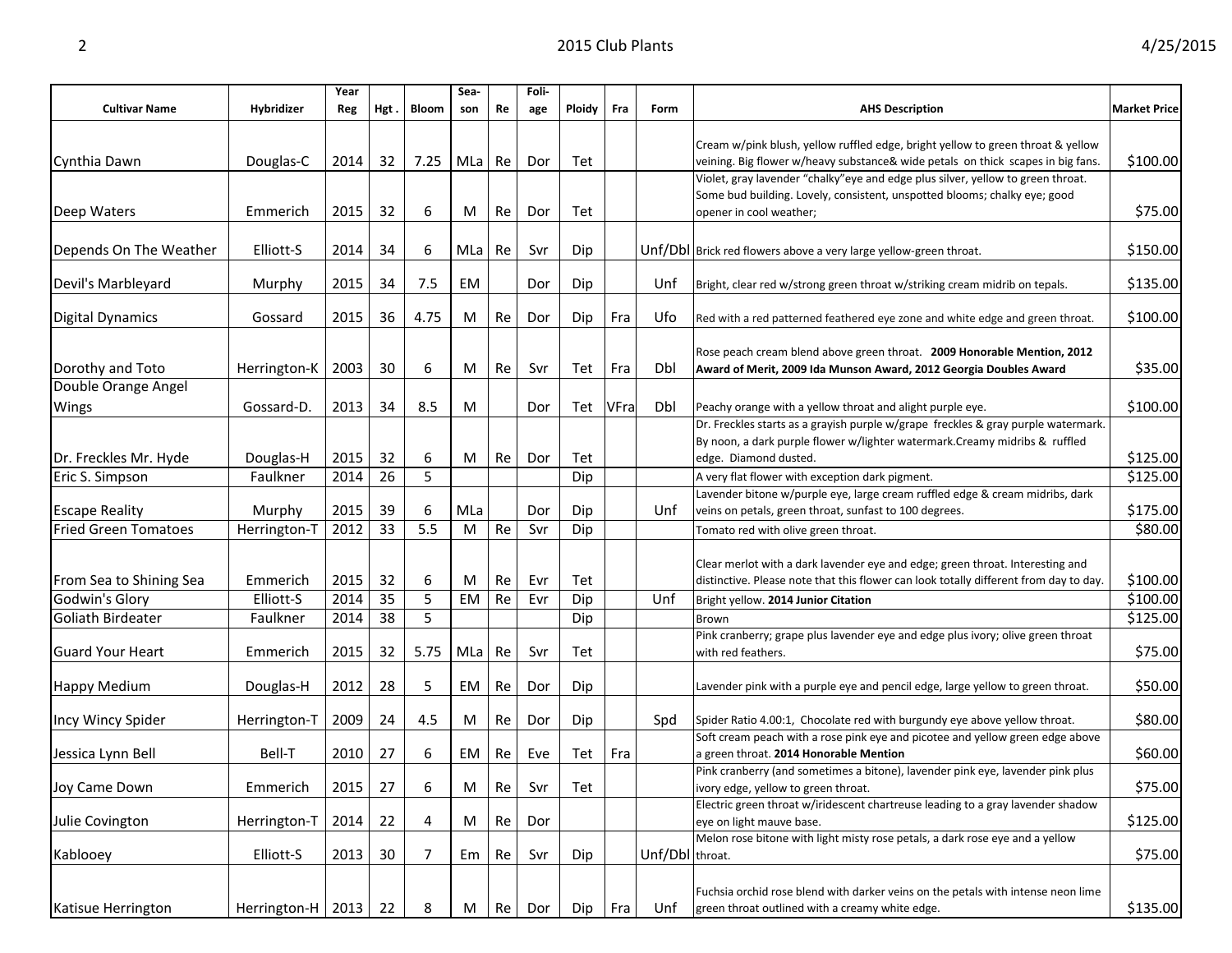|                                |              | Year |      |              | Sea- |    | Foli- |               |     |        |                                                                                               |                     |
|--------------------------------|--------------|------|------|--------------|------|----|-------|---------------|-----|--------|-----------------------------------------------------------------------------------------------|---------------------|
| <b>Cultivar Name</b>           | Hybridizer   | Reg  | Hgt. | <b>Bloom</b> | son  | Re | age   | <b>Ploidy</b> | Fra | Form   | <b>AHS Description</b>                                                                        | <b>Market Price</b> |
|                                |              |      |      |              |      |    |       |               |     |        | A large deep peach w/lighter watermark w/ darker mascara eye. Glowing orange                  |                     |
|                                |              |      |      |              |      |    |       |               |     |        | veining & large, triangular, glowing golden yellow to green throat. Slightly ruffled          |                     |
| Kim's Bridesmaids              | Douglas-H    | 2015 | 32   | 7            | M    | Re | Dor   | Tet           | Fra |        | pinched petals.                                                                               | \$125.00            |
|                                |              |      |      |              |      |    |       |               |     |        |                                                                                               |                     |
|                                |              |      |      |              |      |    |       |               |     |        | Creamy yellow, darker yellow eye, green throat. Sculptured early in the season                |                     |
|                                |              |      |      |              |      |    |       |               |     |        | but in the last half of the bloom season they are usually quite boring except for             |                     |
| Live in the Light              | Emmerich     | 2015 | 32   | 5.5          | EM   |    | Svr   | Tet           | Fra | Sculpt | some pretty ruffling on a petal or two in the throat area.                                    | \$45.00             |
| Lizzie Borden                  | Faulkner     | 2014 | 28   | 4.5          |      |    |       |               |     |        | A clean gold-yellow background with an exploding red eyezone over a green                     | \$125.00            |
|                                |              |      |      |              |      |    |       | Dip           |     |        | throat.<br>Round butter yellow with yellow to green throat, sculpted and piecrust ruffled     |                     |
| Love Is Enough                 | Douglas-C    | 2011 | 27   | 5.5          | M    | Re | Svr   | Tet           |     |        | edge.                                                                                         | \$40.00             |
|                                |              |      |      |              |      |    |       |               |     |        |                                                                                               |                     |
|                                |              |      |      |              |      |    |       |               |     |        | This pale coral pink w/cream ruffled edge. Heavy triangular bloom w/raised                    |                     |
| Lovely Rita                    | Douglas-C    | 2014 | 29   | 7            | EM   | Re | Dor   | Tet           |     |        | midribs & a big yellow to green throat. Makes big husky scapes.                               | \$100.00            |
|                                |              |      |      |              |      |    |       |               |     |        |                                                                                               |                     |
| <b>Martians Wearing Makeup</b> | Faulkner     | 2014 | 29   | 5            |      |    |       | Dip           |     |        | Light lavender w/darker patterened eye.                                                       | \$125.00            |
|                                | Reed         | 2015 | 55   | 6            | M    |    |       |               |     | Unf    | Chinese red w/lighter watermark & green throat.                                               | \$150.00            |
| Maya Imagination               |              |      |      |              |      |    | Dor   | Dip           |     |        |                                                                                               |                     |
| MeMe's Tuitti Fruitti          | Douglas-H    | 2013 | 24   | 5.25         | M    | Re | Dor   | Dip           | Fra |        | Recurved pink with dark pink eye and large green throat.                                      | \$70.00             |
|                                |              |      |      |              |      |    |       |               |     |        | Peach w/dark purple eye w/nicely branched scapes & lots of bloom. The purple                  |                     |
|                                |              |      |      |              |      |    |       |               |     |        | eye fades & orange throat & pink midribs extend down the purple picotee ruffled               |                     |
| Middle Of Nowhere              | Douglas-H    | 2015 | 30   | 5.25         | EM   | Re | Dor   | Tet           |     |        | petals. Diamond dusted.                                                                       | \$100.00            |
| <b>Mobius Alternus</b>         | Elliott-S    | 2014 | 24   | 5.25         | M    | Re | Svr   | Dip           |     | Dbl    | Light pink petals with blended yellow melon sepals and a pink band above a large              | \$100.00            |
|                                |              |      |      |              |      |    |       |               |     |        | green throat.                                                                                 |                     |
| Monkey Boy                     | Elliott-S    | 2014 | 33   | 6            | M    | Re | Svr   | Dip           |     | Dbl    | Very pale melon/ivory with thin sepals and petals above a green throat.                       | \$100.00            |
|                                |              |      |      |              |      |    |       |               |     |        | Lavender pink with slightly darker halo and small ruffled edge. 2014 Honorable                |                     |
| <b>Myrtle Beach</b>            | Douglas-C    | 2012 | 24   | 6.25         | EM   | Re | Evr   | Tet           |     |        | <b>Mention</b>                                                                                | \$60.00             |
|                                |              |      |      |              |      |    |       |               |     |        | Maroon pink with a brown, white, blue, purple, maroon broken eyezone and a                    |                     |
| New Design                     | Gossard      | 2015 | 40   | 5            | M    | Re | Dor   | Dip           | Fra | Ufo    | very green throat.                                                                            | \$125.00            |
| Out Of Balance                 | Gossard      | 2015 | 36   | 4.75         | M    | Re | Dor   | Dip           | Fra | Ufo    | Light yellow with a very red eyezone and green throat.                                        | \$125.00            |
|                                |              |      |      |              |      |    |       |               |     |        |                                                                                               |                     |
| Pea Green With Envy            | Herrington-T | 2011 | 22   | 5.5          | M    | Re | Dor   | Dip           |     | Unf    | Huge pea green throat edged with a band of lavender fuchsia purple blend.                     | \$50.00             |
|                                |              |      |      |              |      |    |       |               |     |        |                                                                                               |                     |
| Pixie Dragon                   | Gossard      | 2015 | 34   | 5            | M    | Re | Dor   | Dip           | Fra | Ufo    | Light red with a bold red-orange feathered eye zone and green throat.                         | \$100.00            |
|                                |              |      |      |              |      |    |       |               |     |        |                                                                                               |                     |
| Princess Ellen Of Dublonia     | Elliott-S    | 2013 | 31   | 7.5          | M    | Re | Evr   | Dip           |     |        | Fra $ Unf/Dbl $ Pink with a dark pink band above a yellow-green throat on very strong scapes. | \$75.00             |
|                                |              |      |      |              |      |    |       |               |     |        | Salmon pink blooms w/peachy orange angel wing ruffles. Good EMO because of                    |                     |
|                                |              |      |      |              |      |    |       |               |     |        | the notches at the end of the petals. Slightly pinched petals & a yellow to green             |                     |
| Putting On The Ritz            | Douglas-C    | 2014 | 24   | 6            | EM   | Re | Dor   | Tet           |     |        | throat.                                                                                       | \$100.00            |
|                                |              |      |      |              |      |    |       |               |     |        | Very dark red & black blend w/cream midribs & edges, chartreuse throat, red                   |                     |
| <b>Red Smoke</b>               | Murphy       | 2015 | 40   | 7            | La   |    | Dor   | Dip           |     | Unf    | stamens & pistil, sunfast.                                                                    | \$90.00             |
| Right Turn On Red              | Reed         | 2015 | 42   | 6.5          | M    |    | Dor   | Dip           |     | Unf    | Twisty rose red w/green throat, lighter edges, white midribs.                                 | \$150.00            |
|                                |              |      |      |              |      |    |       |               |     |        |                                                                                               |                     |
|                                |              |      |      |              |      |    |       |               |     |        | Grape cranberry pink lavender eye & edge plus ivory, yellow to green throat.                  |                     |
|                                |              |      |      |              |      |    |       |               |     |        | Starts blooming here in late July or early August & is a star of the August garden            |                     |
| Robed in Splendor              | Emmerich     | 2015 | 30   | 7            | La   |    | Dor   | Tet           |     |        | with its clear, unspotted, large, beautiful blooms that last for weeks.                       | \$60.00             |